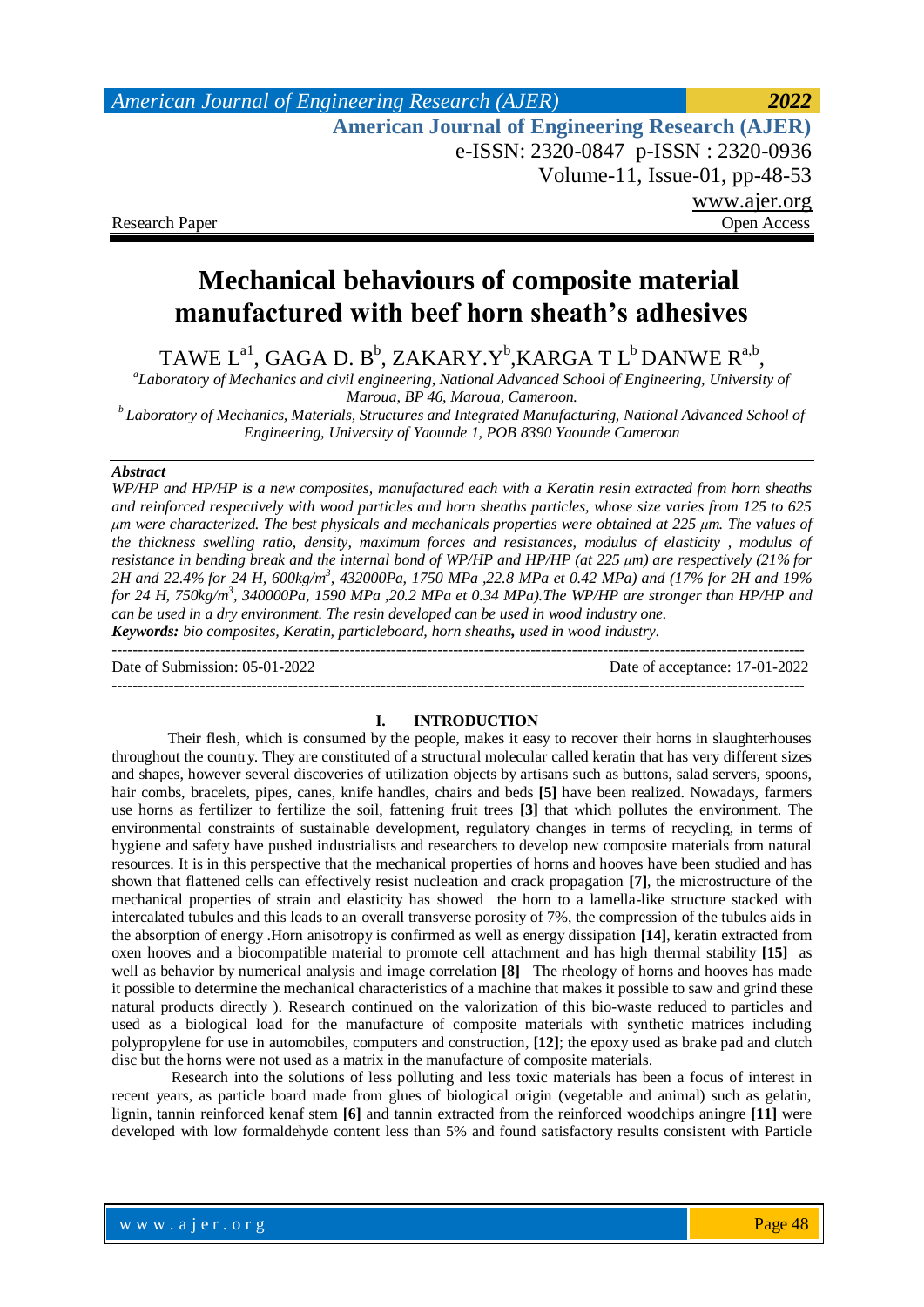board used in a dry environment, this substance being carcinogenic **[4]** allows us to find alternative solutions, that of completely eliminating these synthetic products. The work done using kapokier sawdust particles with the tanned powder of the pod pod **[13]** was developed without the addition of toxic products or volatile gas to address this concern.

It is in this order of thought that our work on the production of a 100% biodegradable material is based on exploiting the horns of cattle as a matrix and the particles of wood sawmills resulting from joinery work as reinforcement. This answers the question of production of materials without emission of toxic gases dangerous for man and his environment. The physical and mechanical properties were determined and compared to the reference values of the particle boards.

# **II. MATERIALS AND METHODS**

# **a. Preparation of raw materials**

Beefs horns are collected at the slaughterhouse of Maroua, and washed with water and caustic soda to move the fat, then they were powdered after dried at room temperature during 15 days.

# **b. Preparation of adhesives**

Mix 10 g of keratin powdered in 7.14 g of 35% Na 2 S, 1 g of pure NaOH and 91.86 g of water, next add this mixture to a flask and reflux at 50 ° C during 3 hours, then we obtain a mixture yet to use as adhesive.

# **c. Particleboards preparation**

Two particleboards manufactured with the adhesive described above were studied particularly the WP/HP and HP/HP. The first one was manufactured using wood particles as as reinforcements and second, use beef's horns particles.

In fact, the manufacturing of these particleboards (350mmx300mmx13mm of size) consist by mixing the sample of each particles with 10% of the adhesive developed above using a mixer for about 3 minutes. The mixture of each sample was compacted in a press in three phases like  $32 \text{ kg/cm}^2$ ,  $15 \text{ kg/cm}^2$  and  $5 \text{ kg/cm}^2$  during  $5 \text{ min}$ ,  $5$ min and 3 min respectively, at 180 ° C. Each sample of particleboard was cut at a size for physicals and mechanicals testing.

# **2.1 Mechanical properties**

#### **a. Resistances and forces maximum**

The 120 mm x 20 mm x 12 mm samples were cut according to EN 326-1. The three - points bending tests were carried out using a dedicated device branded JFC-H5KT, with digital data acquisition. The Maximum forces and resistances were recorded at a speed of 3 mm / min. Before each mechanical test, the samples were conditioned in a condenser for 24 hours at 20° C.

# **b. Modulus of Elasticity (MOE) and Resistance in bending (MOR)**

The modulus of elasticity (MOE) and the resistances in bending (MOR) are determined according to the NF-EN 310 standard. The MOE and MOR values retained are corresponding to the average of 10 samples in each case.

| $MOE = \frac{L^3}{4xbx^2} x \frac{F_2 - F_1}{a_2 - a_1}$ | Fi: the measured force for a displacement ai |
|----------------------------------------------------------|----------------------------------------------|
|                                                          | Fr: the load measured at break               |
| $MOR = \frac{3xL}{2xhxe^2}xF_r$                          | L: distance between the points of support    |
|                                                          | b: width of the specimen                     |
|                                                          | e: thickness of the test piece               |

#### **c. Internal bond of particle board**

The internal bonds (IB) of each particle board were made on 50 mm  $\times$  50 mm  $\times$  12 specimens subjected to traction perpendicular to the faces according to the NF EN 319 standard on 10 test pieces.

# **2.2 Physical properties**

#### **a. Thickness Swelling and Water absorption**

The rate of swelling in thickness (TS) and the rate of water absorption (WA) are determined according to standard NF-EN 317 on 10 test pieces of dimensions  $50 \text{mm} \times 50 \text{mm} \times 12 \text{mm}$ . The thicknesses and masses are initially measured using respectively a calipers and scales, then, each sample are immerged in water during 2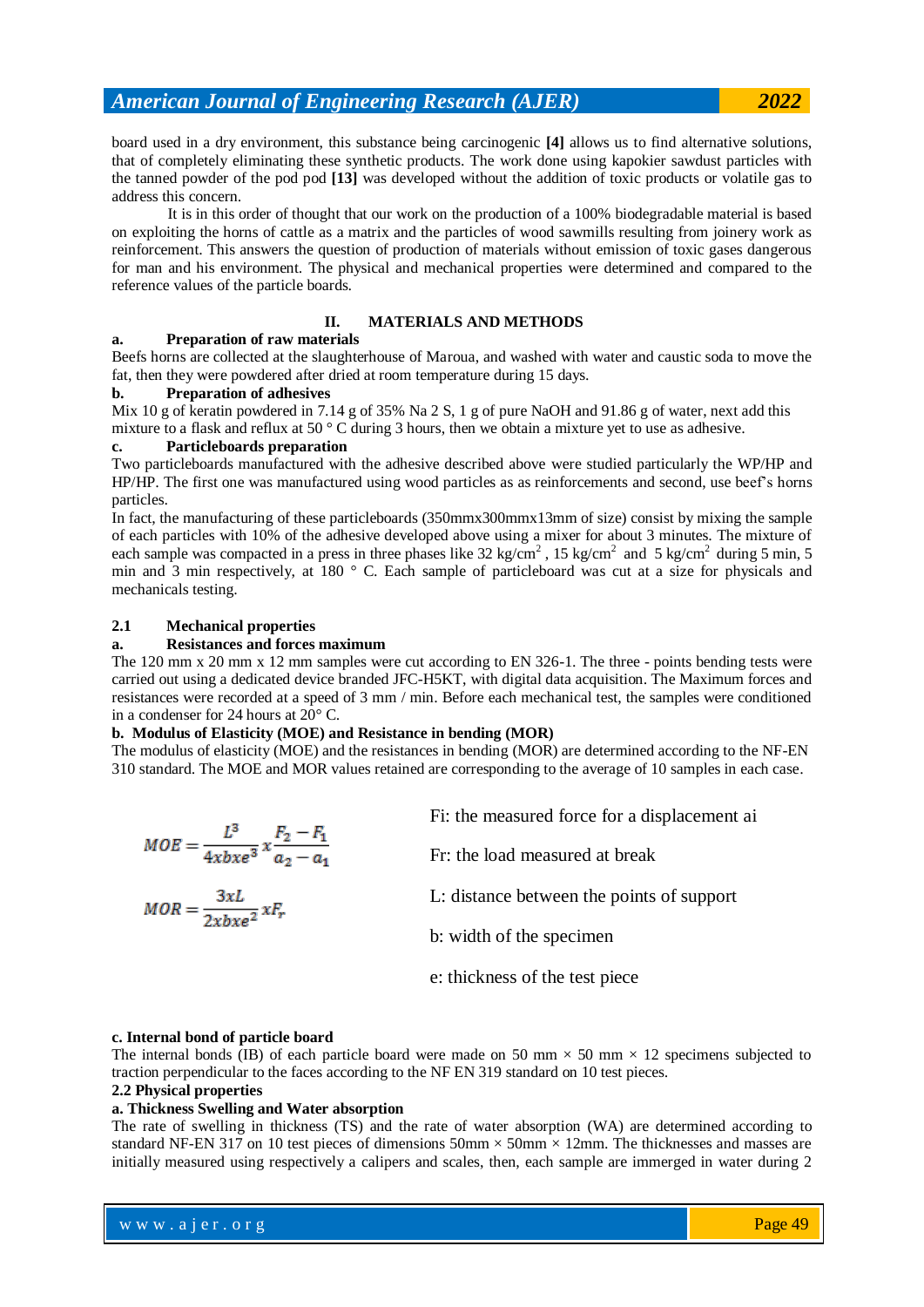and 24 hours. After having withdrawn each sample in water, they are dewatered and placed in a refrigerant during 60 minutes.

$$
TS = \frac{t_f - t_i}{t_i} \times 100
$$
ti: thickness of the specimen before immersion  
ti: thickness of the specimen after immersion  
mi: initial mass of the specimen before quenching  
mi: initial mass of the test piece after quenching  
mf: final mass of the test piece after quenching

#### **b. apparent density**

 The density is determined according to the requirements of standard NF-EN 323 on specimens of dimensions 50mm x 50 x 12 mm. The apparent density is the average of the densities measured on the test pieces of each formulation. This apparent density is the ratio of the mass of each specimen by its volume.

### **3.1. Mechanical properties**

#### **III. RESULTS AND DISCUSSION**

The curves of Figure 1 below show the variation of the resistance of particleboards WP/HP and HP/HP depending the sizes of particles. From these curves, we deduce that the maximum resistances values of WP/HP and HP/HP are respectively 432000 Pa and 340000 Pa. These maximum values correspond to the size 225 μm. This could be justified by their Modulus of Elasticity. Thus, the Modulus of Elasticity of the wood used and particularly the bibinga one is greater than the horn one (3.29 Gpa). these curves are subdivided in two parts: an elastic part ranging from 0 to 225 μm and a plastic one ranging from 22 to 625 μm. These resistances decrease from the size 225 μm . Thus means that from this size 225 μm , the internal bond of these particleboards are no good.



Figure 1: Variation of the resistance of particleboards WP/HP and HP/HP depending the sizes of particles.

The curves in Figure 2 below show the variation of MOE depending on the size of WP / HP and HP / HP particleboard. Two zones are observable on these curves, particular that ranging from 0 to 225 μm and those from 225 μm to 625 μm. In the first zone, the MOE values of WP /HP and HP/HP increase respectively in the interval [0 1850 MPa] and [0 1590 MPa]. Those of the second phase decrease respectively in the interval [1850 1362 Mpa] and [1590 950 Mpa]. The MOE means values of WP / HP and HP / HP are respectively 1571.33 MPa and 1322.66 MPa . the MOR and IB CURVES represented in figure 3 and 4 have the same behavior as those of MOE. While, The MOR maximum values of WP / HP and HP / HP are respectively 20, 2MPa and 13, MPa.

The Internal Bond average values of WP / HP and HP / HP are respectively. they can be used in an external domain because the values are greater than 0.35 MPa (NF EN 319, ).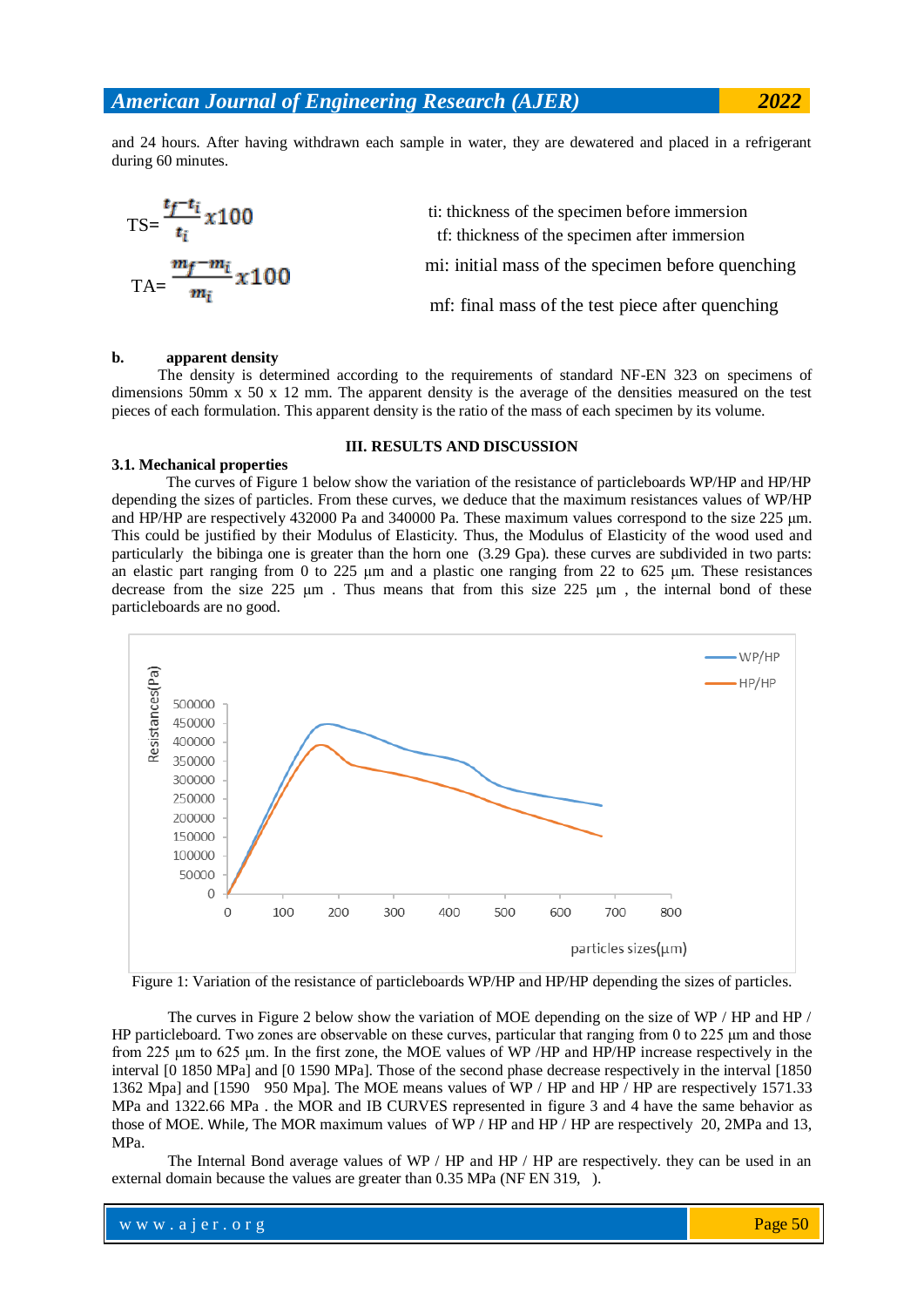# *American Journal of Engineering Research (AJER) 2022*



Figure 2 : Variation of MOE depending the particules sizes



Figure 3: Variation of the modulus of rupture depending the particle size



Figure 4: The variation of Internal Bond depending the particles size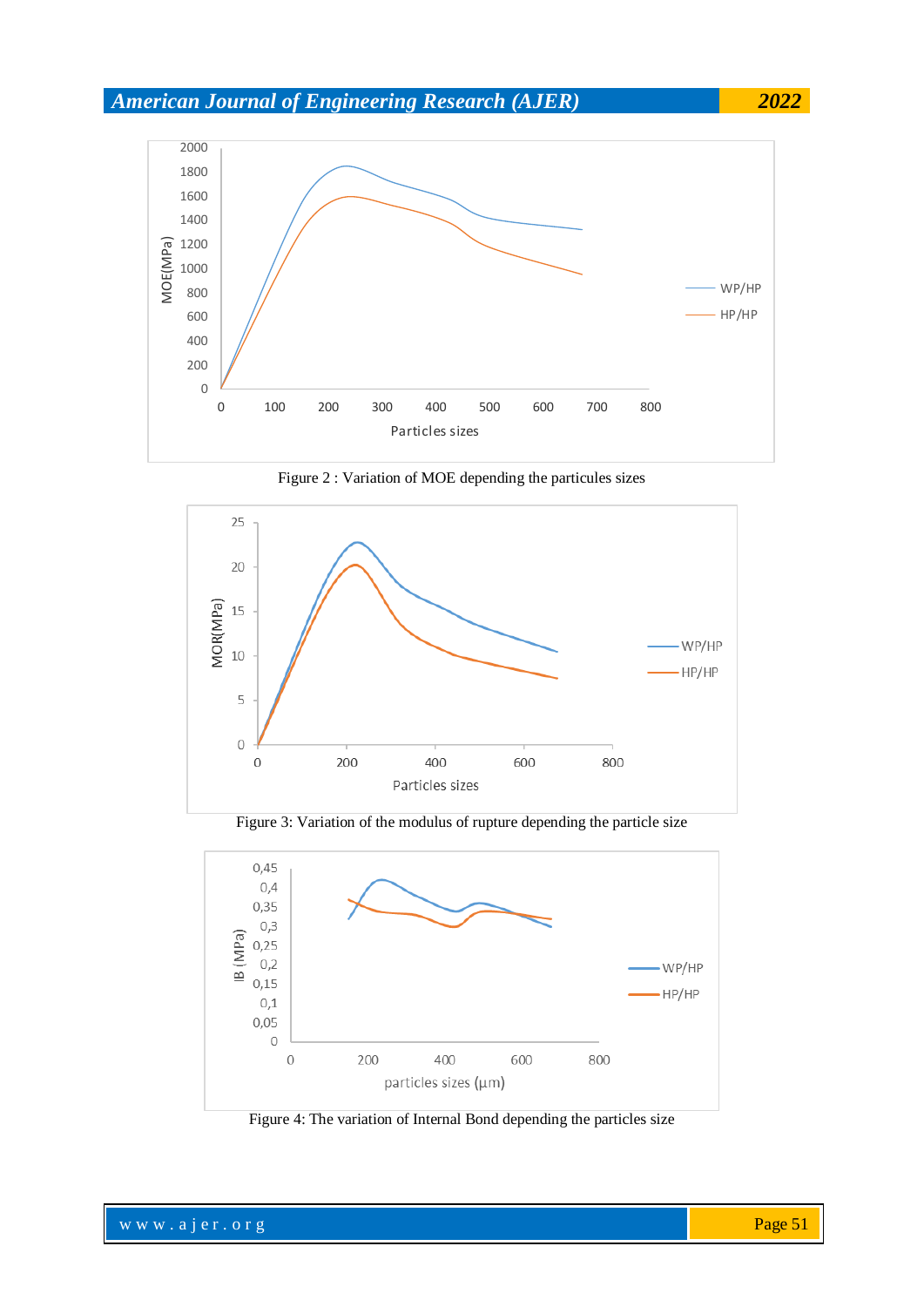# *American Journal of Engineering Research (AJER) 2022*

#### 3.2. **Physical properties**

The curves of figure 5 bellow describe the variation of apparent density depending the size of particles. The values of these two particleboards vary between 600kg/m3 and 800kg/m3. These values confirm that, the particleboards manufactured can be used in an external domain (ANSI A 208.1999).

The swelling rates during 2H and 24H vary between 40.7 to 65% and 44 to 72% respectively. The minimum values are 17 and 19% respectively. Concerning the water absorption rates during 2H and 24H, their values vary respectively between 45 to 80.2% and 86 to 110%. Their minimum values are 27.8 and 37% respectively. We note that the values of HP / HP are less than the WP / HP one.



Figure 5: variation of the density according to the sizes of the particles



Figure 6: variation of thickness swelling according to the size of particles of horns during 24H

### **III. CONCLUSION**

The resins developed with keratin horns are promising, the mechanical characteristics of the particleboards are interesting. The particleboards manufactured with these adhesives can be used in external domain.

#### **REFERENCES**

- [1]. AMADOU OUANE et SOUMANA SANTARA, contribution à l'étude rhéologique des sabots, cornes et os d'animaux, pp 119- 124, Mali, 2004
- [2]. « agridoc », Utilisation des cornes de bœuf à Pala au Tchad, pp 1-4, Cameroun, 1997
- [3]. IARC, 1995. IARC monographs on the evaluation of carcinogenic risks to humans. Vol62 : Wood dust and formaldehyde. Lyon France.
- [4]. SIARC, salon international de l'artisanat au Cameroun, Le mobilier prend des cornes, 2012
- [5]. NENONENE Amen**,** Elaboration et caractérisation mécanique de panneaux de particules
- de tige de kénaf et de bio adhésifs à base de colle d'os, de tannin ou de mucilage, thèse, Toulouse, pp. 1-217. [6]. B.W.Li, H.P.Zhao, X.Q.Feng, W.W.Guo and S.C.Shan, Experimental study on the mechanical properties of the horn sheaths from cattle pp 479-486, China, 2009
- [7]. ZANG Dong- SHENG, AROLA Dwayne, LUO MIAO, Analysis of the mechanical behavior of bovine hoof horn using digital image correlation, pp 103-112, China, 2006
- [8]. NF EN 312-2 panneaux de particules : exigences pour panneaux pour usage général utilisé en milieu sec, 1996
- [9]. EN 310 NF B51 124, 1993. Panneaux à base de bois Détermination du module d'élasticité et de la résistance à la flexion AFNOR.
- [10]. Noel KONAI, A.PIZZI**,** tannin extract characterization and performance as an adhesive resin, PP 225-231, 2015
- [11]. KUMAR. D, RAJENDRA BOOPATHY, Investigation on Tribological Properties of Horn Fibre Reinforced Epoxy Composites, 2016